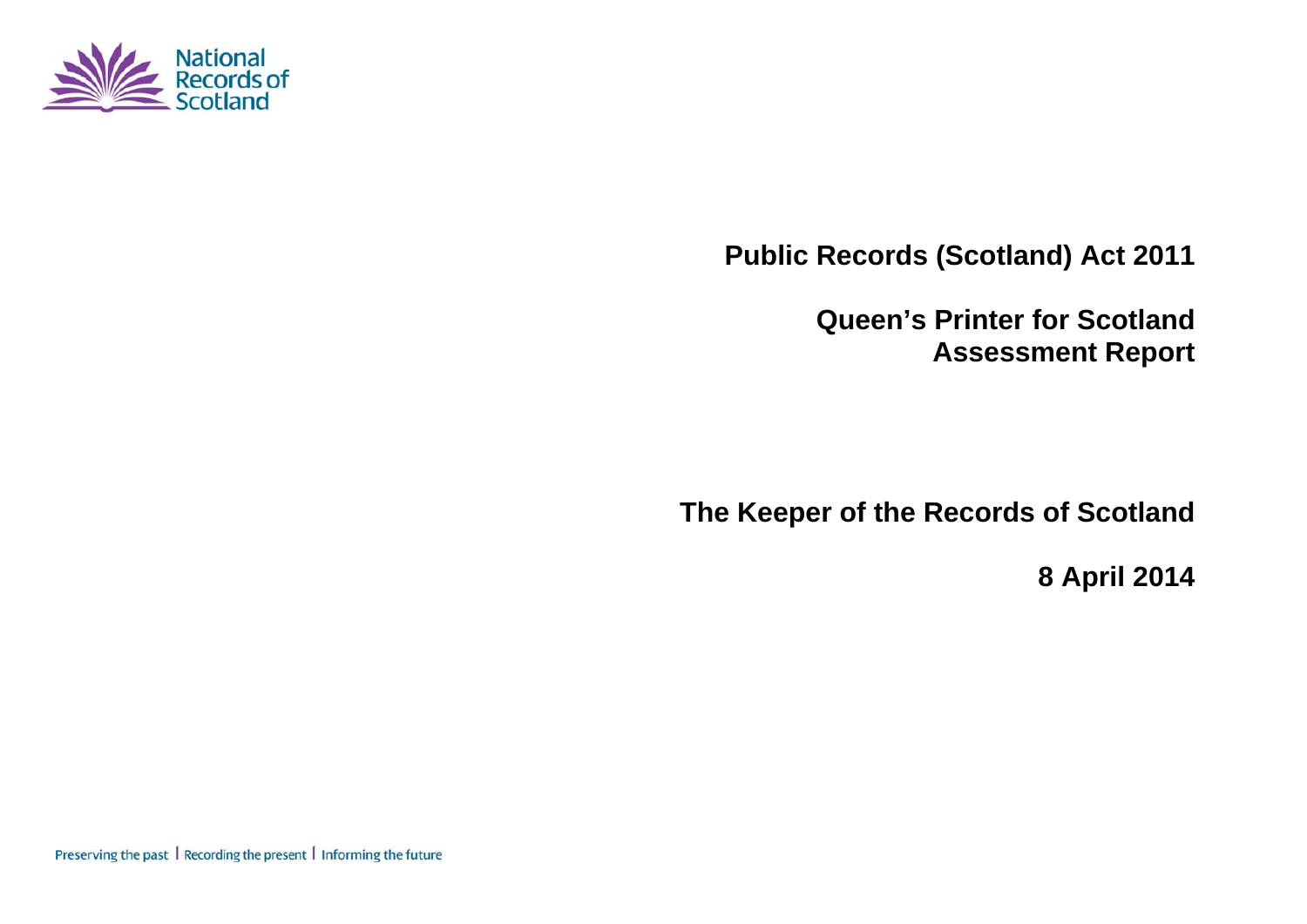## **Assessment Report**

## **Contents**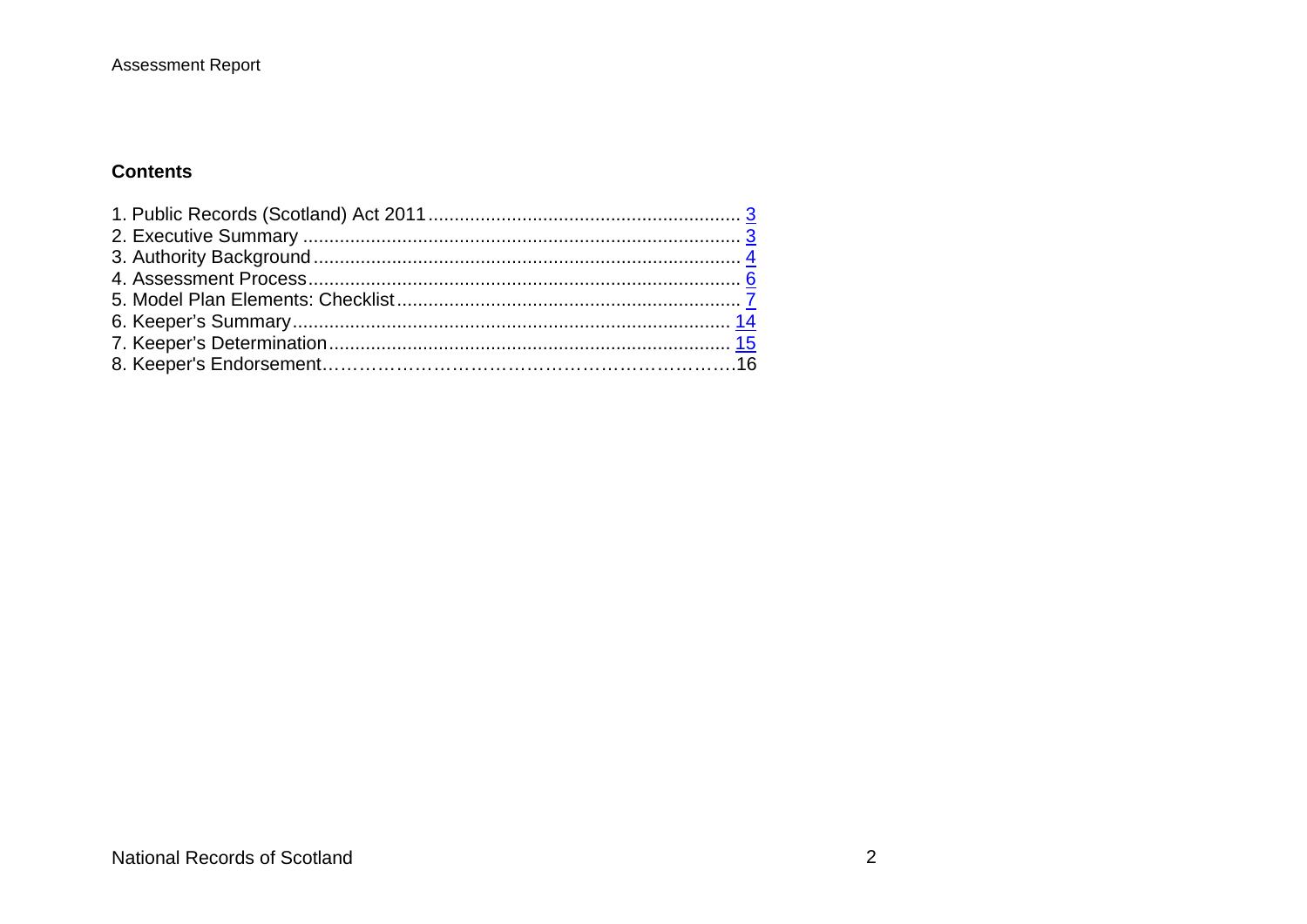## **1. Public Records (Scotland) Act 2011**

The Public Records (Scotland) Act 2011 (the Act) received Royal assent on 20 April 2011. It is the first new public records legislation in Scotland since 1937 and came fully into force on 1 January 2013. Its primary aim is to promote efficient and accountable record keeping by named Scottish public authorities.

The Act has its origins in *The Historical Abuse Systemic Review: Residential Schools and Children's Homes in Scotland 1950-1995* (The Shaw Report) published in 2007. The Shaw Report recorded how its investigations were hampered by poor record keeping and found that thousands of records had been created, but were then lost due to an inadequate legislative framework and poor records management. Crucially, it demonstrated how former residents of children's homes were denied access to information about their formative years. The Shaw Report demonstrated that management of records in all formats (paper and electronic) is not just a bureaucratic process, but central to good governance and should not be ignored. A follow-up review of public records legislation by the Keeper of the Records of Scotland (the Keeper) found further evidence of poor records management across the public sector. This resulted in the passage of the Act by the Scottish Parliament in March 2011.

The Act requires a named authority to prepare and implement a records management plan (RMP) which must set out proper arrangements for the management of its records. A plan must clearly describe the way the authority cares for the records that it creates, in any format, whilst carrying out its business activities. The RMP must be agreed with the Keeper and regularly reviewed.

## **2. Executive Summary**

This report sets out the findings of the Keeper's assessment of the RMP of the Queen's Printer for Scotland by the Public Records (Scotland) Act 2011 Assessment Team following its submission to the Keeper on 28 January 2014*.*

The assessment considered whether the RMP of the Queen's Printer for Scotland was developed with proper regard to the 14 elements of the Keeper's statutory Model Records Management Plan (the Model Plan) under section 8(3) of the Act, and whether in this respect it complies with it and the specific requirements of the Act.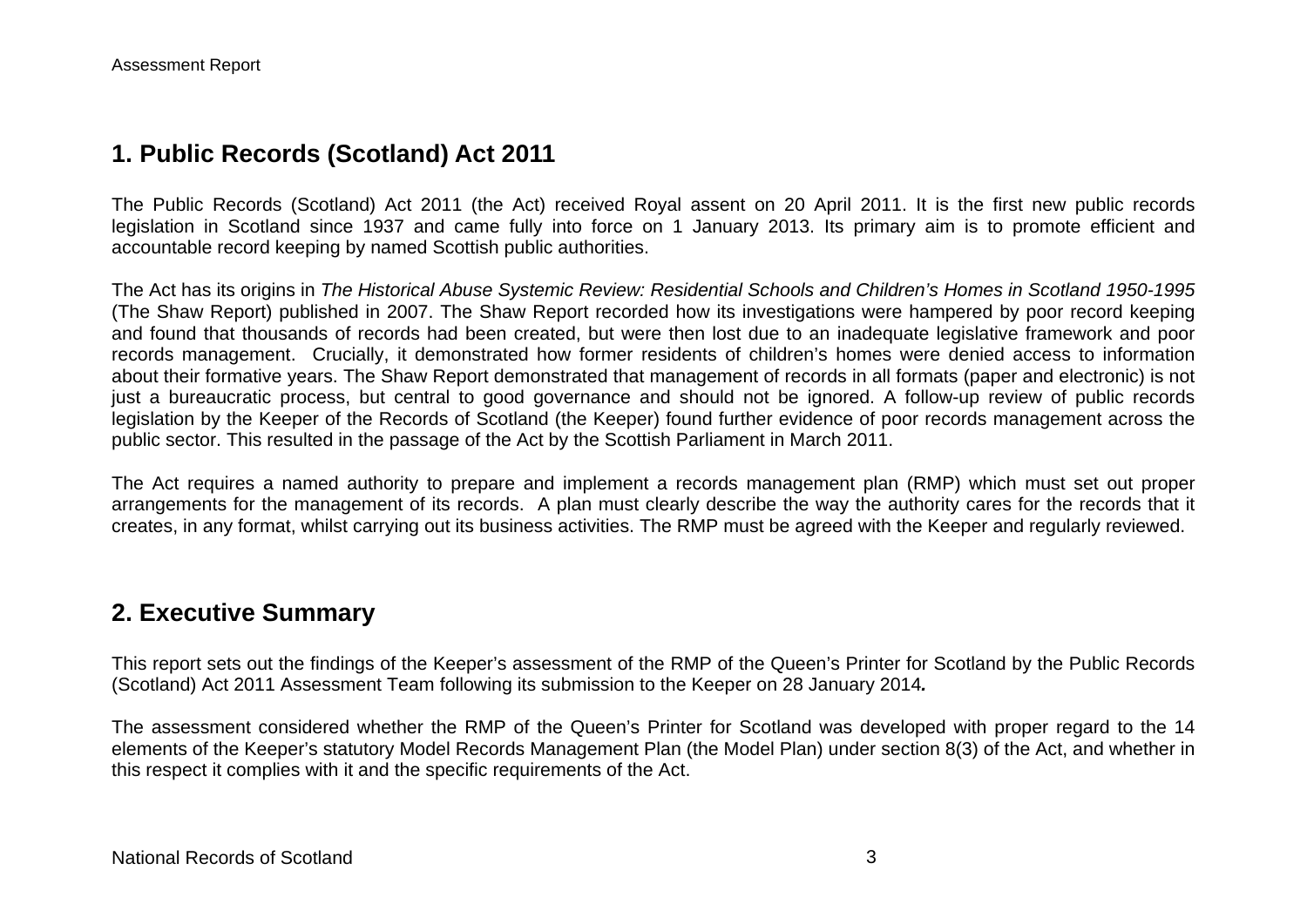The outcome of the assessment and the Keeper's decision on whether the RMP of the Queen's Printer for Scotland complies with the Act can be found under section 7 of this report with relevant recommendations.

## **3. Authority Background**

The Office of Queen's Printer for Scotland (QPS) was established under section 92 of the Scotland Act 1998. The QPS was specified a non-ministerial office-holder and member of the staff of the Scottish Administration with effect from 1 July 1999.

The Act sets out the responsibilities of the QPS as:

- 1. to exercise the Queen's Printer responsibilities in relation to the printing of Acts of the Scottish Parliament and subordinate legislation; and
- 2. on behalf of Her Majesty to exercise Her rights and privileges in connection with:
	- $\circ$  Crown copyright in Acts of the Scottish Parliament,
	- oCrown copyright in subordinate legislation,
	- o Crown copyright in any existing or future works (other than subordinate legislation) made in the exercise of a function which is exercisable by any office-holder in, or member of the staff of, the Scottish Administration (or would be so exercisable if the function had not ceased to exist) and
	- $\circ$  Other copyrights assigned to Her Majesty in works made in connection with the exercise of functions by any such office-holder or member.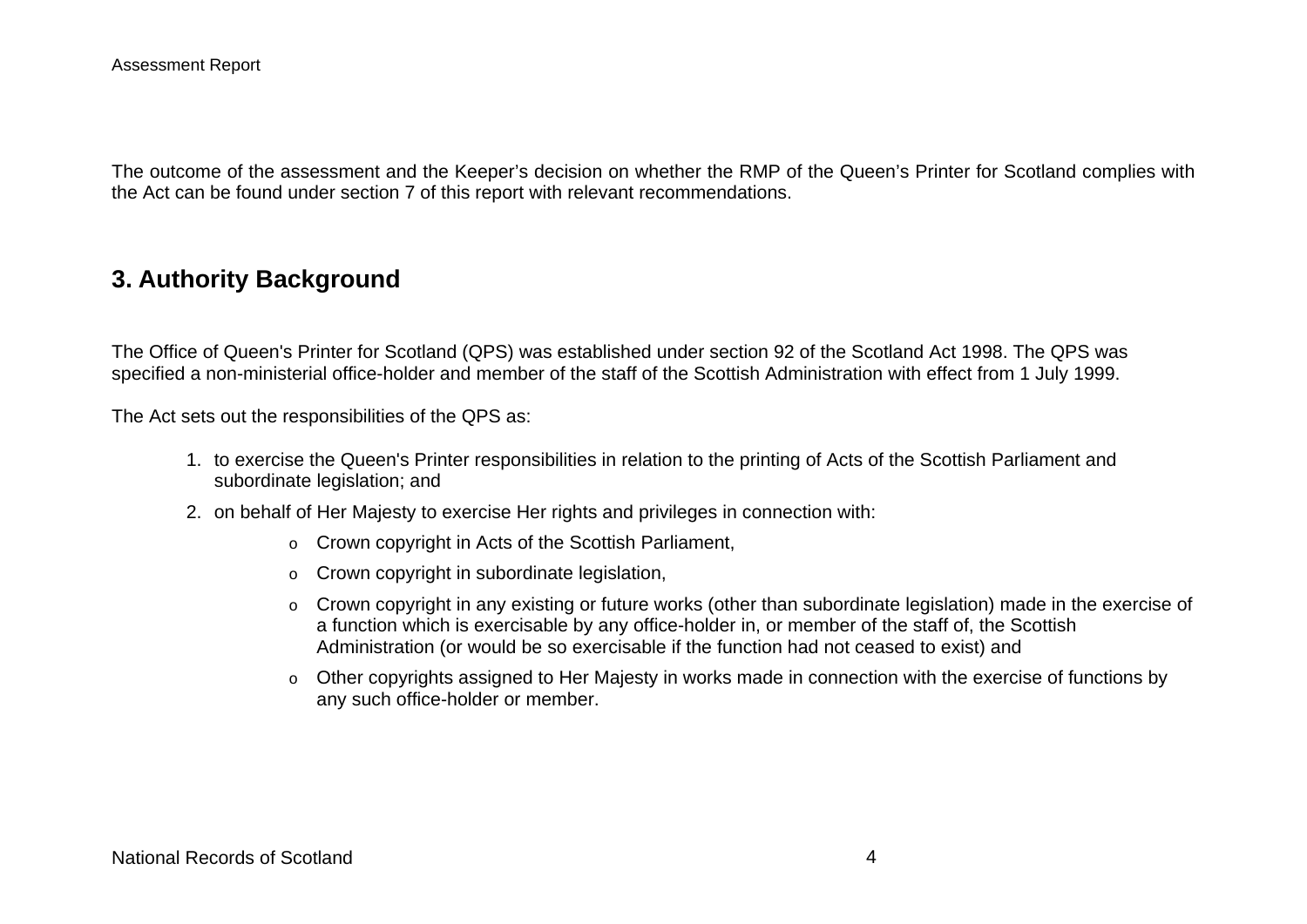Section 92(5) of the Scotland Act specifies that the Queen's Printer of Acts of Parliament shall hold the Office of Queen's Printer for Scotland. The Queen's Printer is based in The National Archives and the functions of the Queen's Printer for Scotland are carried out from within The National Archives.

The QPS delivers a range of services to the public, information industry and government relating to the publication and re-use of information produced by the Scottish Government. This work complements the policies managed by The National Archives, ensuring that there is a consistent UK wide approach to the management of Crown copyright material.

The QPS produces an Annual Report for Scottish Ministers which sets out details of its costs and performance. The report is laid before the Scottish Parliament and published.

QPS responsibilities are broadly restated, with some modifications, by the Interpretation and Legislative Reform (Scotland) Act 2010, which came into force on 4 June 2010.

The Queen's Printer for Scotland reports to Scottish Ministers.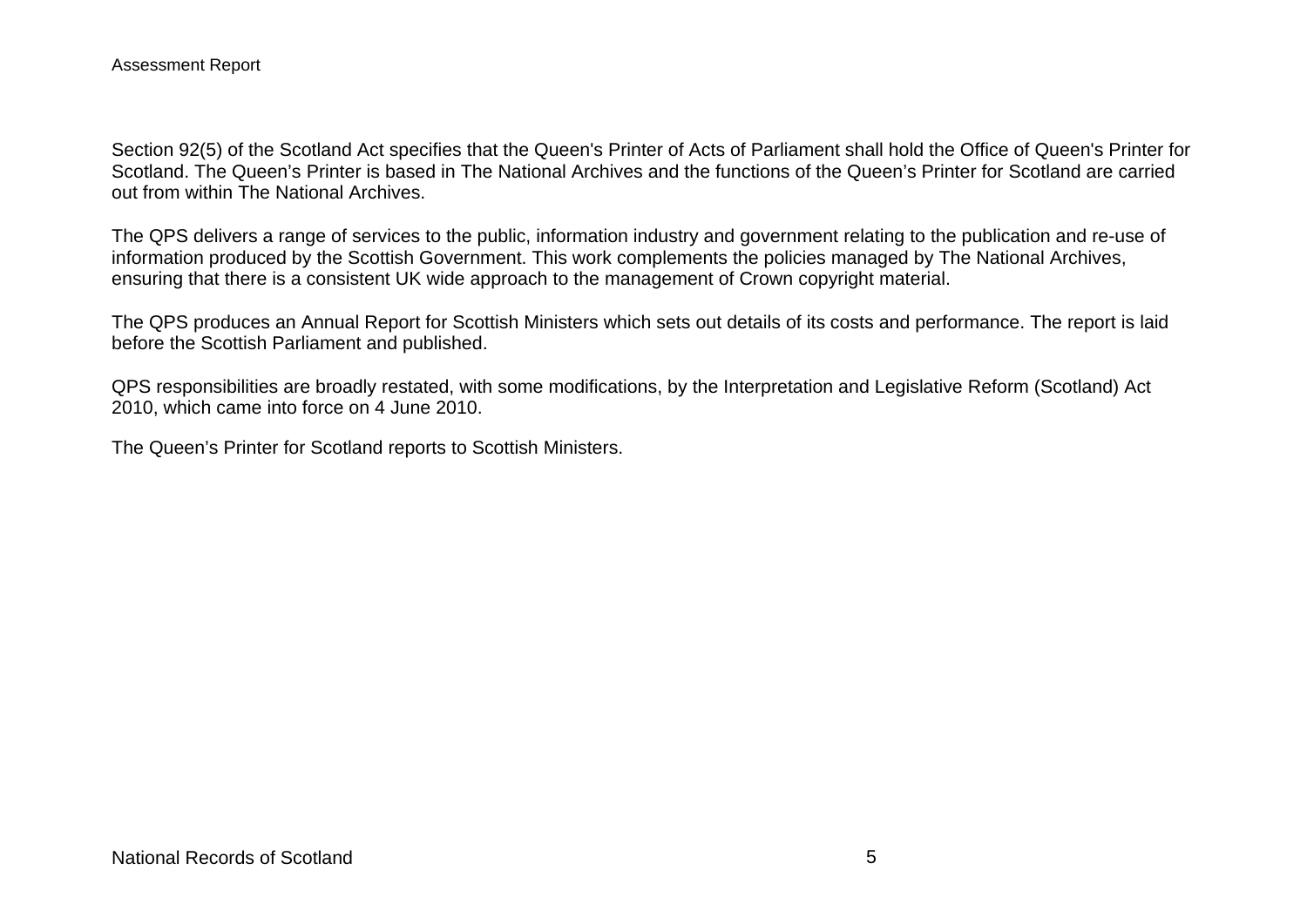# **4. Keeper's Assessment Process**

The RMP was assessed by the Public Records (Scotland) Act Assessment Team on behalf of the Keeper. Assessors used the checklist elements listed in section 5, to establish whether the Queen's Printer for Scotland's RMP was developed with proper regard to the elements of the Model Plan and is compliant with the Act. The assessment also considered whether there was sufficient supporting evidence of such compliance.

#### **Key:**

| G | The Keeper agrees this<br>element of an<br>authority's plan. | The Keeper agrees this<br>element of an authority's<br>plan as an 'improvement<br>model'. This means that<br>he is convinced of the<br>authority's commitment to<br>closing a gap in<br>provision. He will request<br>that he is updated as<br>work on this element | There is a serious<br>gap in provision<br>for this element<br>with no clear<br>explanation of how<br>this will be<br>addressed. The<br>Keeper may<br>choose to return<br>the RMP on this |
|---|--------------------------------------------------------------|---------------------------------------------------------------------------------------------------------------------------------------------------------------------------------------------------------------------------------------------------------------------|------------------------------------------------------------------------------------------------------------------------------------------------------------------------------------------|
|   |                                                              | progresses.                                                                                                                                                                                                                                                         | basis.                                                                                                                                                                                   |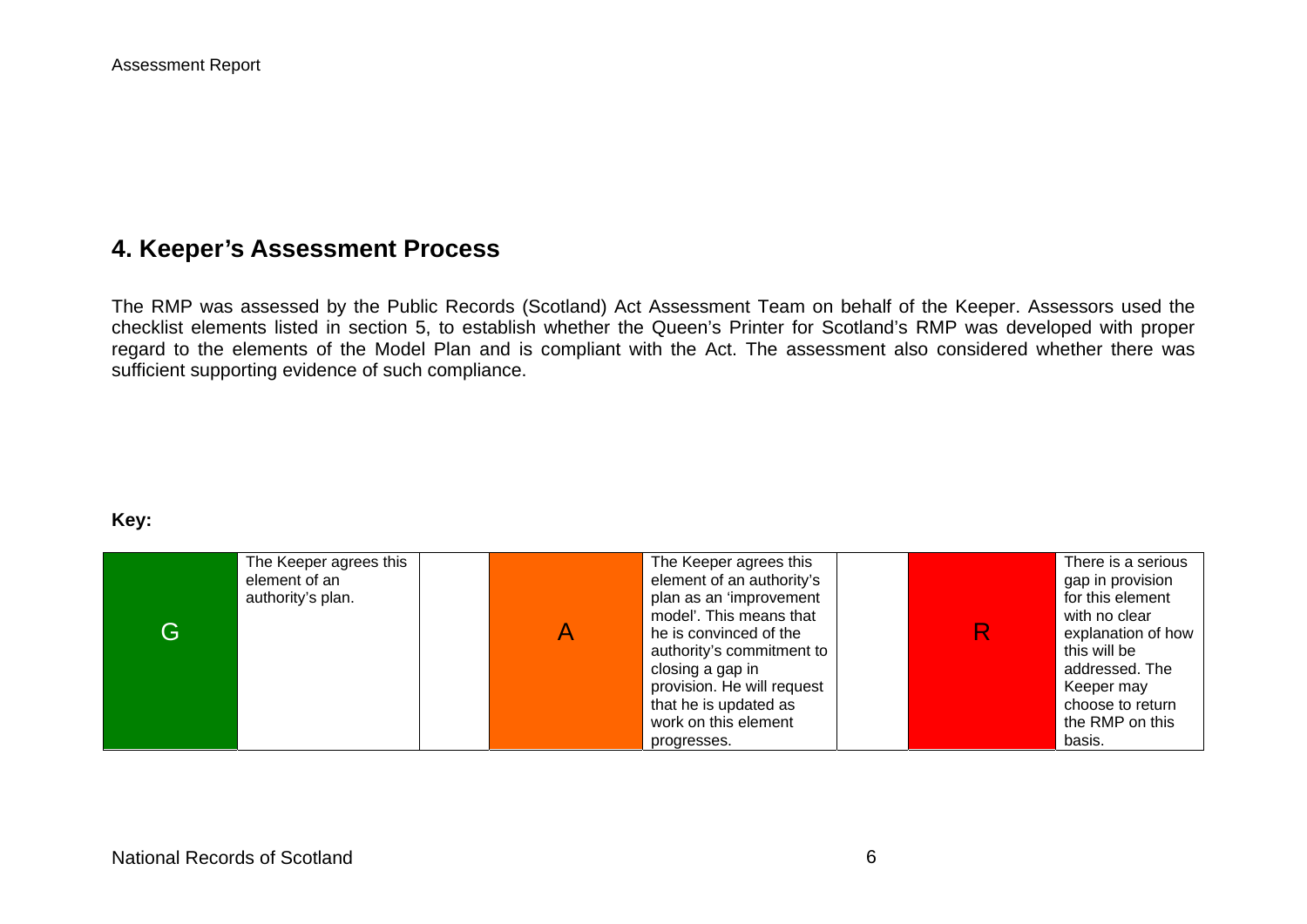# **5. Model Plan Elements: Checklist**

| <b>Element</b>                                       | <b>Present</b> | <b>Evidence</b> | <b>Notes</b>                                                                                                                                                                                                                                                                                                                 |
|------------------------------------------------------|----------------|-----------------|------------------------------------------------------------------------------------------------------------------------------------------------------------------------------------------------------------------------------------------------------------------------------------------------------------------------------|
| 1. Senior<br><b>Officer</b><br>Compulsory<br>element | G              | G               | Carol Tullo, the Queen's Printer for Scotland accepts overall strategic responsibility<br>for records management in OQPS. As her post, rather than the supporting office, is<br>scheduled under the act it is entirely appropriate that Ms. Tullo accepts this<br>responsibility.                                            |
|                                                      |                |                 | A letter stating her responsibility and signed by Ms. Tullo has been supplied as<br>evidence. The RMP confirms Ms. Tullo's responsibility for the plan.                                                                                                                                                                      |
|                                                      |                |                 | In her role as Director of Information Policy and Services, Ms. Tullo is a member of<br>TNA's Executive Team, who are responsible for managing information risks.                                                                                                                                                            |
|                                                      |                |                 | The Keeper agrees that an appropriate individual has been identified as having<br>responsibility for the OQPS public records.                                                                                                                                                                                                |
| 2. Records<br>Manager<br>Compulsory<br>element       | G              | G               | Simon Lovett, Head of Knowledge and Information management has the day-to-day<br>operational responsibility for records management within OQPS. This is confirmed in<br>a covering letter from the Queen's Printer. Mr Lovett is supported by a records<br>manager Kate Jenkinson. Ms Jenkinson is a member of staff at TNA. |
|                                                      |                |                 | Job descriptions for both the Head of Knowledge and Information Management and<br>the Records Manager have been supplied (evidence pack 12a and 12b).                                                                                                                                                                        |
|                                                      |                |                 | The RMP confirms Mr Lovett's operational responsibility.                                                                                                                                                                                                                                                                     |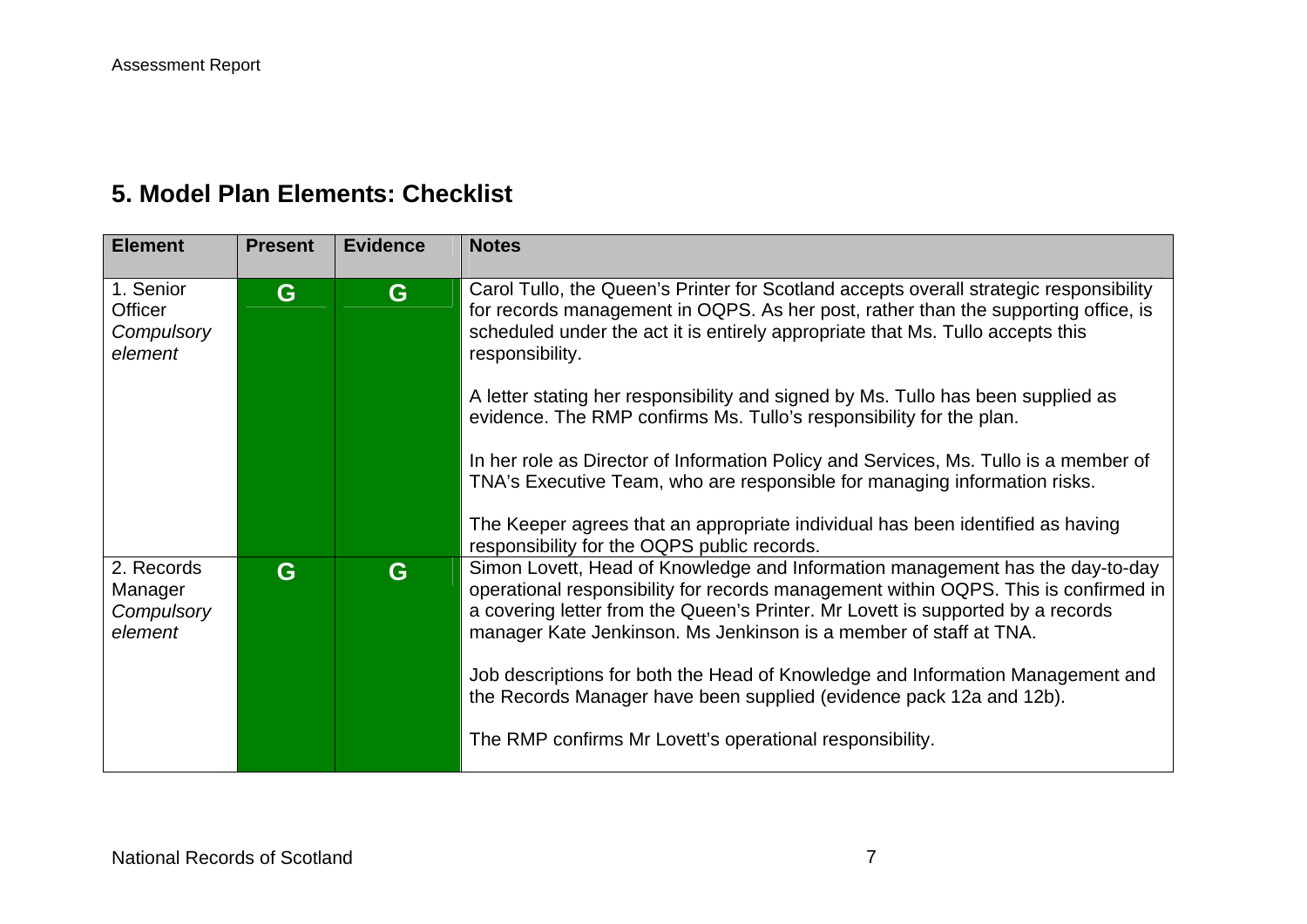|                |   |   | The Keeper agrees that an appropriate individual has been appointed to ensure<br>compliance with the plan. |
|----------------|---|---|------------------------------------------------------------------------------------------------------------|
|                |   |   |                                                                                                            |
| 3. Policy      | G | G | The Office of the Queen's Printer for Scotland has a records management policy                             |
| Compulsory     |   |   | which has been supplied in evidence (03a).                                                                 |
| element        |   |   |                                                                                                            |
|                |   |   | The policy is supported by a suite of guidance published internally on the TNA                             |
|                |   |   | intranet 'Narnia'. Several screen dumps have been supplied as evidence of the style                        |
|                |   |   | and content of records management guidance at TNA.                                                         |
|                |   |   |                                                                                                            |
|                |   |   | The OQPS records management policy includes reporting structures and roles and                             |
|                |   |   |                                                                                                            |
|                |   |   | responsibilities, including a statement that the Queen's Printer has overall                               |
|                |   |   | responsibility for ensuring compliance with the policy and the RMP. This represents                        |
|                |   |   | further evidence for element 1.                                                                            |
|                |   |   |                                                                                                            |
|                |   |   | The policy states in section 1 'we will ensure that all staff receive appropriate                          |
|                |   |   | records management training'. The Keeper commends this commitment to training.                             |
|                |   |   |                                                                                                            |
|                |   |   | There is a commitment in the RMP to reviewing the policy on a biannual basis.                              |
|                |   |   |                                                                                                            |
|                |   |   | The Keeper agrees the Queen's Printer for Scotland has a current records                                   |
|                |   |   |                                                                                                            |
|                |   |   | management policy as required under the Act.                                                               |
| 4. Business    | G | G | OQPS have submitted a full business classification (BCS) that covers the entire                            |
| Classification |   |   | operation. The classification mirrors that developed by TNA who have allocated a                           |
|                |   |   | section of their EDRMS for OQPS. Top level structure has been supplied by the                              |
|                |   |   | TNA's Knowledge and Information Assurance team. The lower levels of the                                    |
|                |   |   | business classification are populated by local business units. The Keeper                                  |
|                |   |   | commends this system as practical for business purposes while retaining a degree                           |
|                |   |   | of centralised control.                                                                                    |
|                |   |   |                                                                                                            |
|                |   |   |                                                                                                            |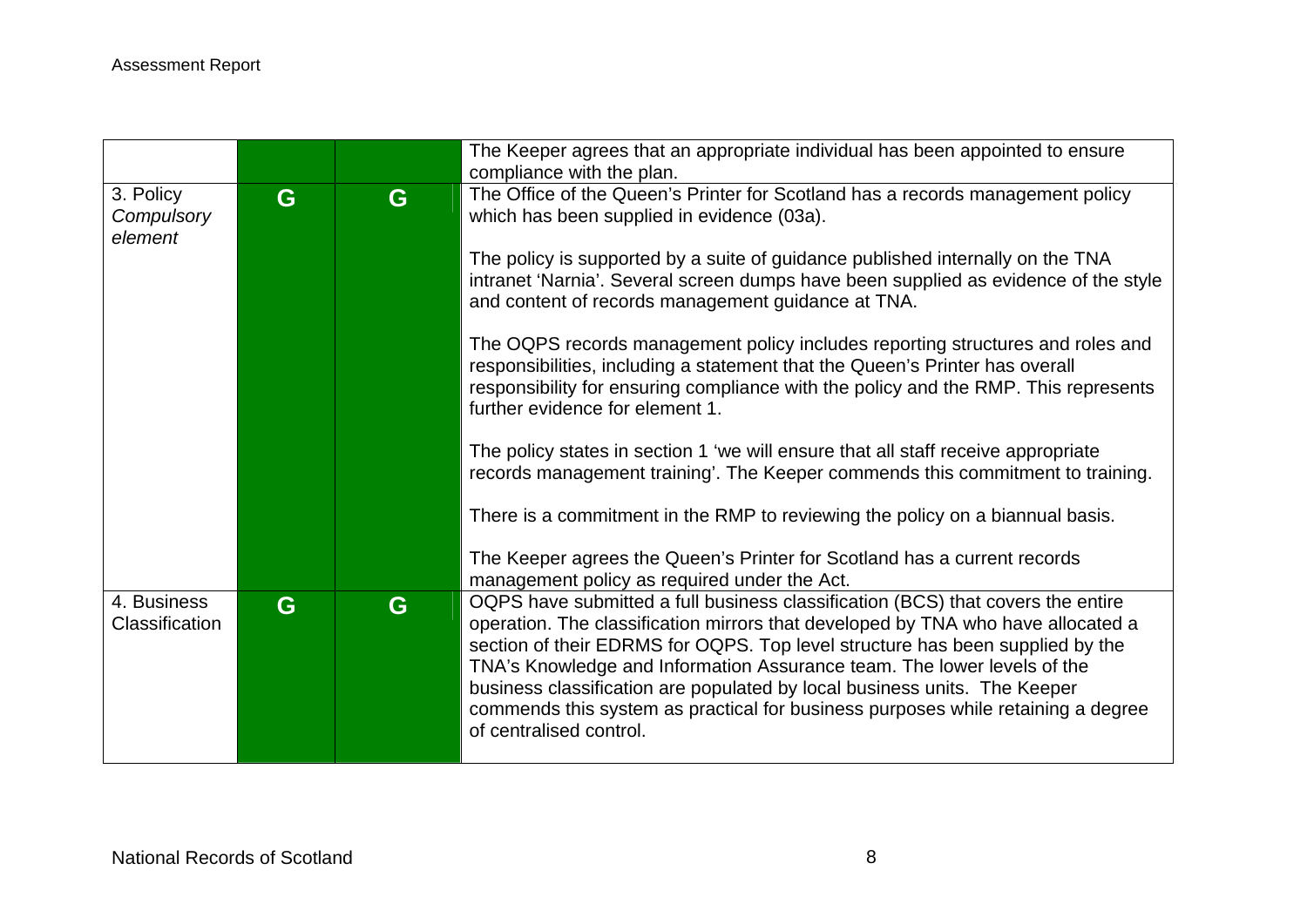|                                                         |   |   | The majority of the records created by the OQPS are held on the EDRMS,<br>Objective. The Keeper is familiar with the functionality of Objective and agrees it is a<br>suitable EDRM system for management of public authority records. Objective is<br>compliant with MoReq1 standard.<br>However, OQPS acknowledge that some record types are not included in the EDRM<br>- such as statutory instruments or HR files. They also manage some legacy paper<br>records. The Keeper is convinced that the standalone systems and paper files have |
|---------------------------------------------------------|---|---|-------------------------------------------------------------------------------------------------------------------------------------------------------------------------------------------------------------------------------------------------------------------------------------------------------------------------------------------------------------------------------------------------------------------------------------------------------------------------------------------------------------------------------------------------|
|                                                         |   |   | been properly provided for in the hybrid OQPS file plan (provided as evidence 04a -<br>04e and 04j).                                                                                                                                                                                                                                                                                                                                                                                                                                            |
|                                                         |   |   | The RMP (1.5) specifically states that the plan relates to the legacy paper files held<br>in storage (see element 7 below)                                                                                                                                                                                                                                                                                                                                                                                                                      |
|                                                         |   |   | The RMP states (1.4) that records included in the plan include those created in the<br>carrying out of OQPS functions whether directly or by third parties. No function of<br>the Queen's Printer is carried out by a third party.                                                                                                                                                                                                                                                                                                              |
|                                                         |   |   | The Keeper agrees that OQPS has a business classification in place that reflects<br>the records created throughout the authority.                                                                                                                                                                                                                                                                                                                                                                                                               |
| 5. Retention<br>schedule                                | G | G | The Queen's Printer has supplied the OQPS retention schedule (05a and 05b). The<br>retention schedule supports the file plan (see element 4).                                                                                                                                                                                                                                                                                                                                                                                                   |
|                                                         |   |   | The Keeper agrees that the Queen's Printer has an operational retention schedule<br>that covers all the functions of the authority.                                                                                                                                                                                                                                                                                                                                                                                                             |
| 6. Destruction<br>Arrangements<br>Compulsory<br>element | G | G | Records held on the EDRM Objective system are automatically destroyed following<br>the retention schedule leaving a metadata stub. The Keeper acknowledges the<br>benefits of logging what has been destroyed.                                                                                                                                                                                                                                                                                                                                  |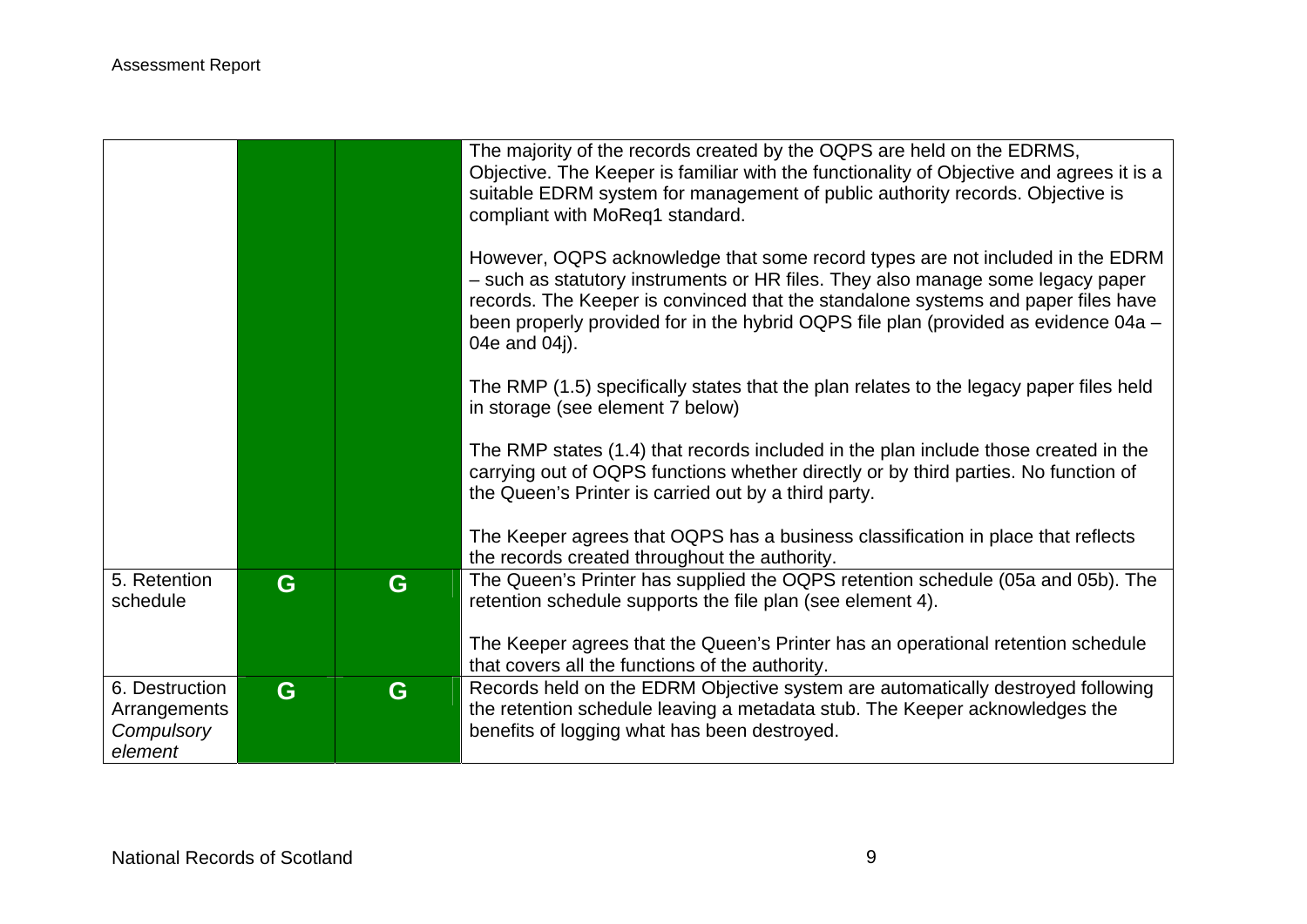|                                                       |   |   | Non-Objective electronic records are destroyed under the Electronic data disposal<br>and destruction Policy (provided to the Keeper as 06f)<br>This policy also considers the destruction of hardware, including the necessity of<br>witnesses to destruction.<br>Paper records are destroyed at the TNA on-site destruction facility.<br>Back-ups of records are kept for business continuity purposes. The back-up tapes<br>are kept for a maximum of a year and then destroyed using a tape crusher hired<br>from Shred Easy. TNA back-up strategy has been supplied to the Keeper as<br>evidence of this process (6e) |
|-------------------------------------------------------|---|---|---------------------------------------------------------------------------------------------------------------------------------------------------------------------------------------------------------------------------------------------------------------------------------------------------------------------------------------------------------------------------------------------------------------------------------------------------------------------------------------------------------------------------------------------------------------------------------------------------------------------------|
|                                                       |   |   | The Keeper agrees that OQPS has properly considered the irretrievable destruction<br>of records in all formats and the hardware upon which these records may be kept.                                                                                                                                                                                                                                                                                                                                                                                                                                                     |
| 7. Archiving<br>and Transfer<br>Compulsory<br>element | G | G | The designated archive for OQPS is The National Archives (TNA) (UK) at Kew<br>where the authority is based. OQPS is yet to deposit any 'modern records' in TNA,<br>the first deposit is anticipated in 2015, but will use TNA's Records Selection and<br>Transfer Process which is detailed on TNA's website. To the best of our knowledge<br>OQPS is in the unique situation of being a scheduled Scottish public authority<br>physically based out-with Scotland and using many of the TNA's systems and<br>policies.                                                                                                   |
|                                                       |   |   | Practically, it makes sense that OQPS deposit material for permanent archive<br>preservation with their host body. TNA is, obviously, a suitable repository for<br>archiving public authority records. The Keeper agrees that appropriate archiving and<br>transfer procedures are in place once OQPS are in a position to archive any of their                                                                                                                                                                                                                                                                           |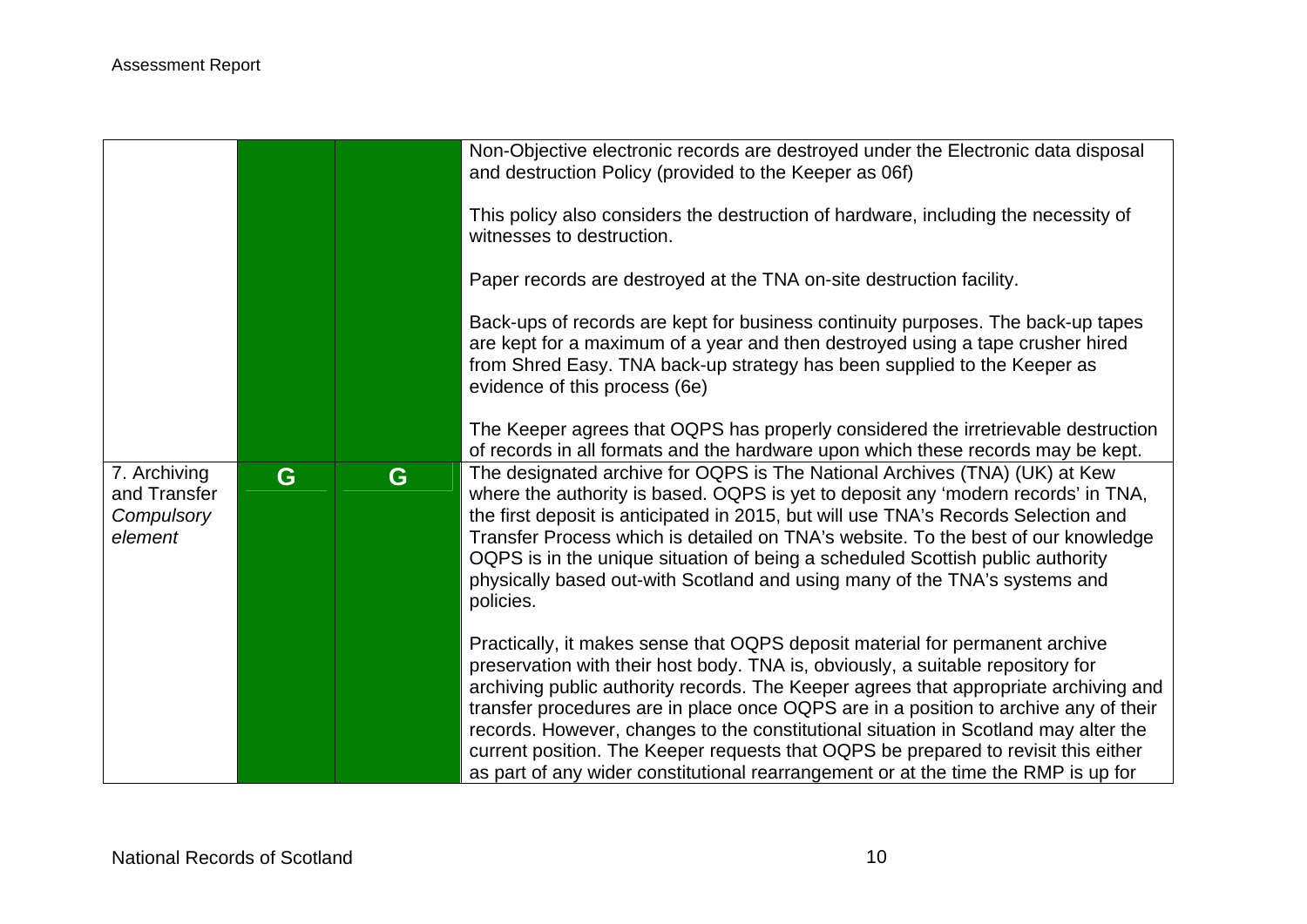|                               |   |   | review.                                                                                                                                                               |
|-------------------------------|---|---|-----------------------------------------------------------------------------------------------------------------------------------------------------------------------|
| 8. Information                | G | G | The OQPS is based in TNA and the majority of their records are held on TNA                                                                                            |
| <b>Security</b><br>Compulsory |   |   | servers. Therefore, OPQS adhere to TNA information security policies. Links to<br>these policies have been supplied to the Keeper in evidence.                        |
| element                       |   |   |                                                                                                                                                                       |
|                               |   |   | Training for staff on information security appears on the TNA intranet (Narnia). A<br>screen dump showing the style and some of the content of this training has been |
|                               |   |   | provided to the Keeper.                                                                                                                                               |
|                               |   |   | A small section of the OQPS records are not held in TNA. These Legacy paper files                                                                                     |
|                               |   |   | are protected by the security systems adopted by the storage company Deepstore.                                                                                       |
|                               |   |   | A link to these has been provided to the Keeper. Deepstore claim PD5454 standard<br>for archive storage.                                                              |
|                               |   |   |                                                                                                                                                                       |
|                               |   |   | The Keeper agrees that OQPS has appropriate security schemes in place to<br>adequately protect their records.                                                         |
| 9. Data                       | G | G | The OQPS follows the data protection procedures of TNA (See Element 8 above).                                                                                         |
| Protection                    |   |   | Links to the TNA policy and procedures have been supplied.                                                                                                            |
|                               |   |   | OQPS has a separate registration with the Information Commissioner. The relevant                                                                                      |
|                               |   |   | reference number has been supplied (Z4960393).                                                                                                                        |
|                               |   |   | Data Protection training for staff is carried out through the TNA intranet (Narnia). A                                                                                |
|                               |   |   | screen dump has been supplied to indicate how this is done.                                                                                                           |
|                               |   |   | The Keeper agrees the OQPS has properly considered its responsibilities under the                                                                                     |
|                               |   |   | Data Protection Act 1998.                                                                                                                                             |
| 10. Business                  | G | G | OQPS identify their vital records through the What To Keep Schedule that supports                                                                                     |
| Continuity                    |   |   | the file plan and retention schedule (See elements 4 and 5). The schedule has been                                                                                    |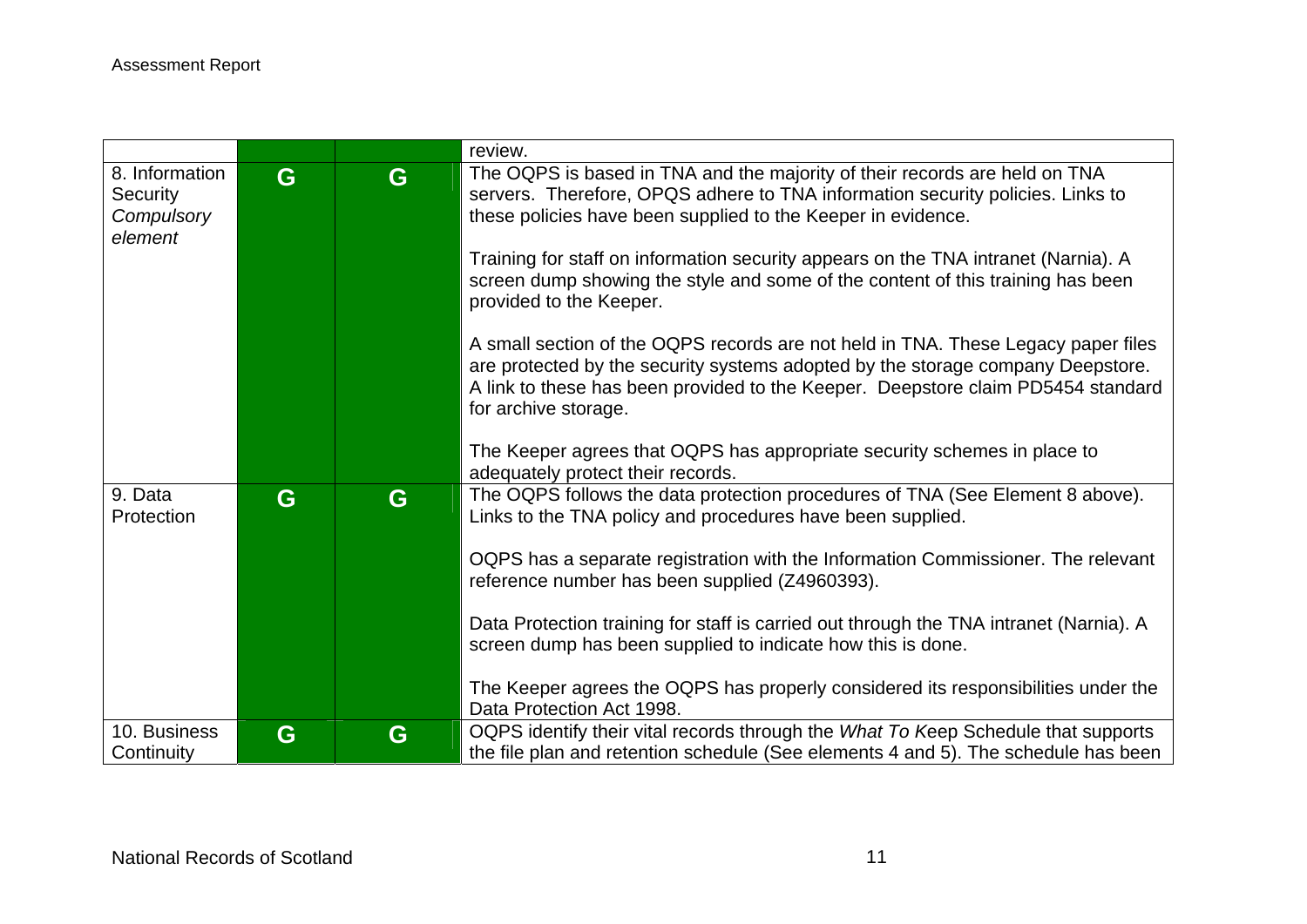| and Vital<br>Records     |   |   | supplied to the Keeper (10a). The vital records identified by OQPS are recorded in<br>the TNA corporate Information Asset Profile.                                                                                                                              |
|--------------------------|---|---|-----------------------------------------------------------------------------------------------------------------------------------------------------------------------------------------------------------------------------------------------------------------|
|                          |   |   | The OQPS is based in TNA and the majority of their records are held on TNA<br>servers. OQPS have supplied the TNA Major Incident Management Plan and the<br>Business Continuity Management Manual which OQPS staff would follow in the<br>case of an emergency. |
|                          |   |   | TNA operate a back-up system for business continuity which includes the records of<br>OQPS. This is explained in detail in a document The National Archives Backup<br>Strategy that has also been supplied to the Keeper.                                       |
|                          |   |   | The Keeper agrees that OQPS has appropriately considered its business continuity<br>and has a methodology for the identification of vital records in its core systems.                                                                                          |
| 11. Audit trail          | G | G | Objective imposes an automatic audit trail on the majority of OQPS records. Those<br>held in stand alone electronic systems 'provide audit logs that record user access to<br>systems and movement of data'.                                                    |
|                          |   |   | The movement of paper files is monitored by the systems in place at Deepstore (see<br>Element 7 above).                                                                                                                                                         |
|                          |   |   | The Keeper agrees that the OQPS has systems in place to properly track the<br>movement of records and to ensure that version control is imposed.                                                                                                                |
| 12.<br>Competency        | G | G | Job descriptions for both the Head of Knowledge and Information Management and<br>the Records Manager have been supplied (evidence pack 12a and 12b).                                                                                                           |
| Framework<br>for records |   |   | The Records Management Policy states in section 1 'we will ensure that all staff                                                                                                                                                                                |
| management<br>staff      |   |   | receive appropriate records management training'. The Keeper commends this<br>commitment to training.                                                                                                                                                           |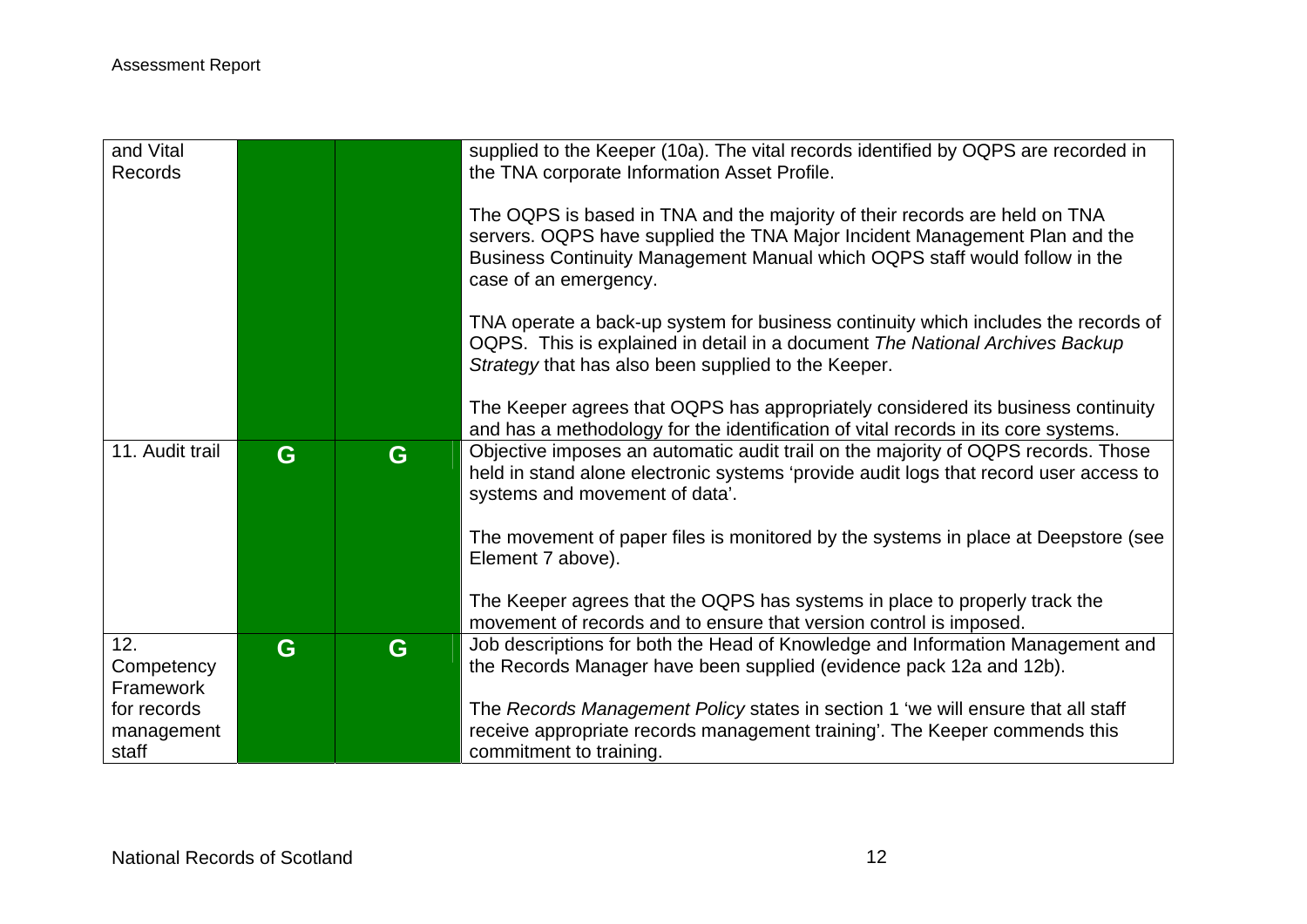- 17

|                           |   |   | Part of the evidence pack for Element 4 is PowerPoint training modules, and<br>intranet (Narnia) screen dumps, for information asset owners. Training for staff on<br>information security also appears on the TNA intranet. A screen dump showing the<br>style and some of the content of this training has been provided to the Keeper.<br>All OQPS staff undergo mandatory training on subjects such as FOI that are<br>relevant to records management processes.<br>The Keeper agrees that the person identified at element two has appropriate skills<br>to implement the RMP and that The Queen's Printer properly considers records<br>management training for her staff. |
|---------------------------|---|---|----------------------------------------------------------------------------------------------------------------------------------------------------------------------------------------------------------------------------------------------------------------------------------------------------------------------------------------------------------------------------------------------------------------------------------------------------------------------------------------------------------------------------------------------------------------------------------------------------------------------------------------------------------------------------------|
| 13.<br>Assessment         | G | G | The covering letter from the Queen's Printer instructs that this RMP should be<br>reviewed two months after agreement and thereafter annually 'to ensure that it                                                                                                                                                                                                                                                                                                                                                                                                                                                                                                                 |
| and Review                |   |   | remains appropriate to OQPS' business needs'.                                                                                                                                                                                                                                                                                                                                                                                                                                                                                                                                                                                                                                    |
|                           |   |   | The RMP itself, in the introductory overview, reinforces the review periods set out in<br>the covering letter.                                                                                                                                                                                                                                                                                                                                                                                                                                                                                                                                                                   |
|                           |   |   | OQPS has indicated that they will attempt to introduce the RMP into their internal                                                                                                                                                                                                                                                                                                                                                                                                                                                                                                                                                                                               |
|                           |   |   | audit programme for 2015/16. The Keeper commends this attempt to build records<br>management systems into their audit programme.                                                                                                                                                                                                                                                                                                                                                                                                                                                                                                                                                 |
|                           |   |   | The Keeper agrees that the Queen's Printer has committed to review the RMP after<br>an appropriate period.                                                                                                                                                                                                                                                                                                                                                                                                                                                                                                                                                                       |
| 14. Shared<br>Information | G | G | The Queen's Printer for Scotland does not routinely share information with third<br>parties when carrying out its functions.                                                                                                                                                                                                                                                                                                                                                                                                                                                                                                                                                     |
|                           |   |   | When providing information to third parties, for practical business reasons such as                                                                                                                                                                                                                                                                                                                                                                                                                                                                                                                                                                                              |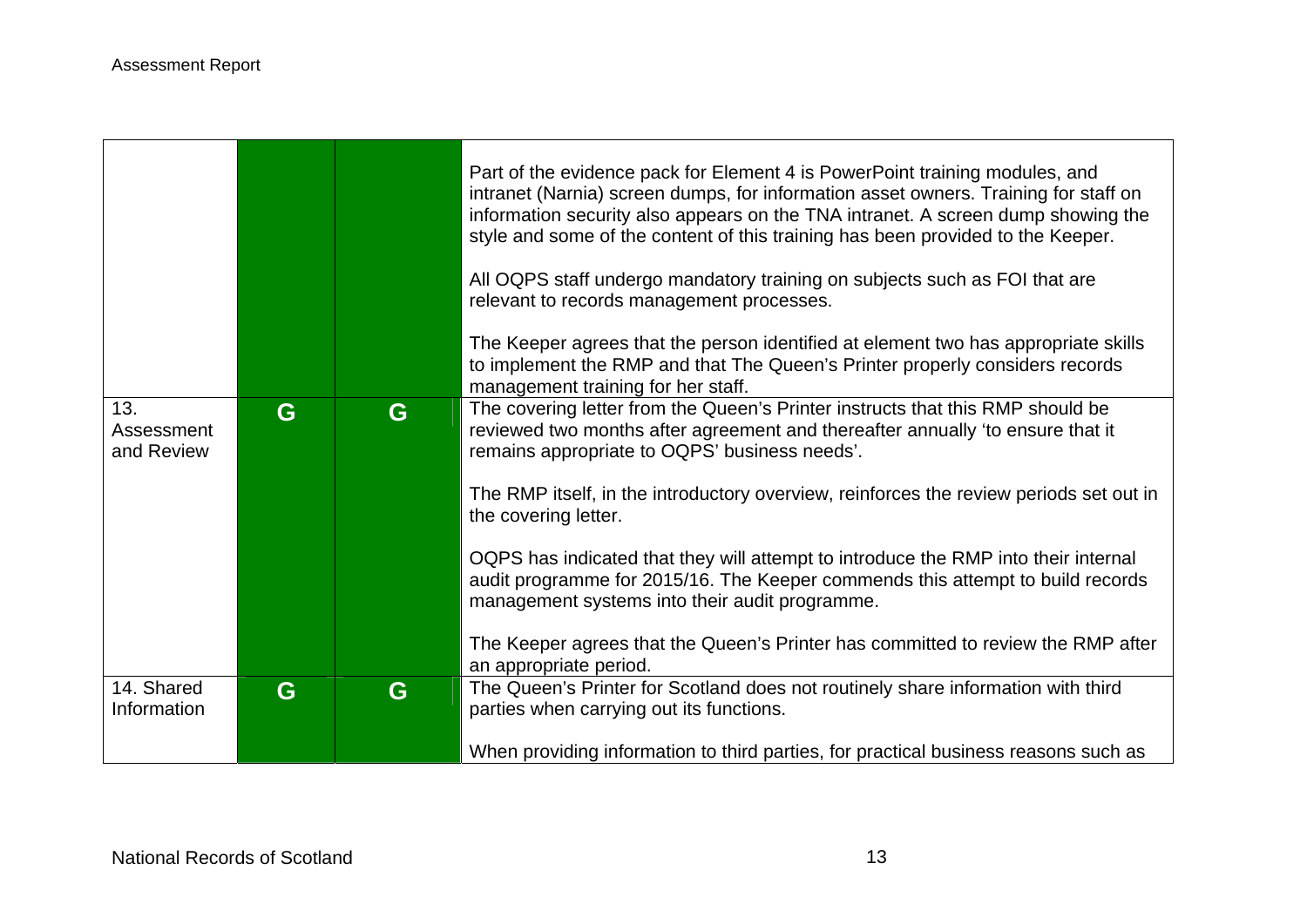procuring services, they have committed to do so under data protection and information security policies (See Elements 8 and 9 above).

# **6. Keeper's Summary**

Elements 1-14 that the Keeper considers should be in a public authority records management plan have been properly considered by Queen's Printer for Scotland. Policies and governance structures are in place to implement the actions required by the plan.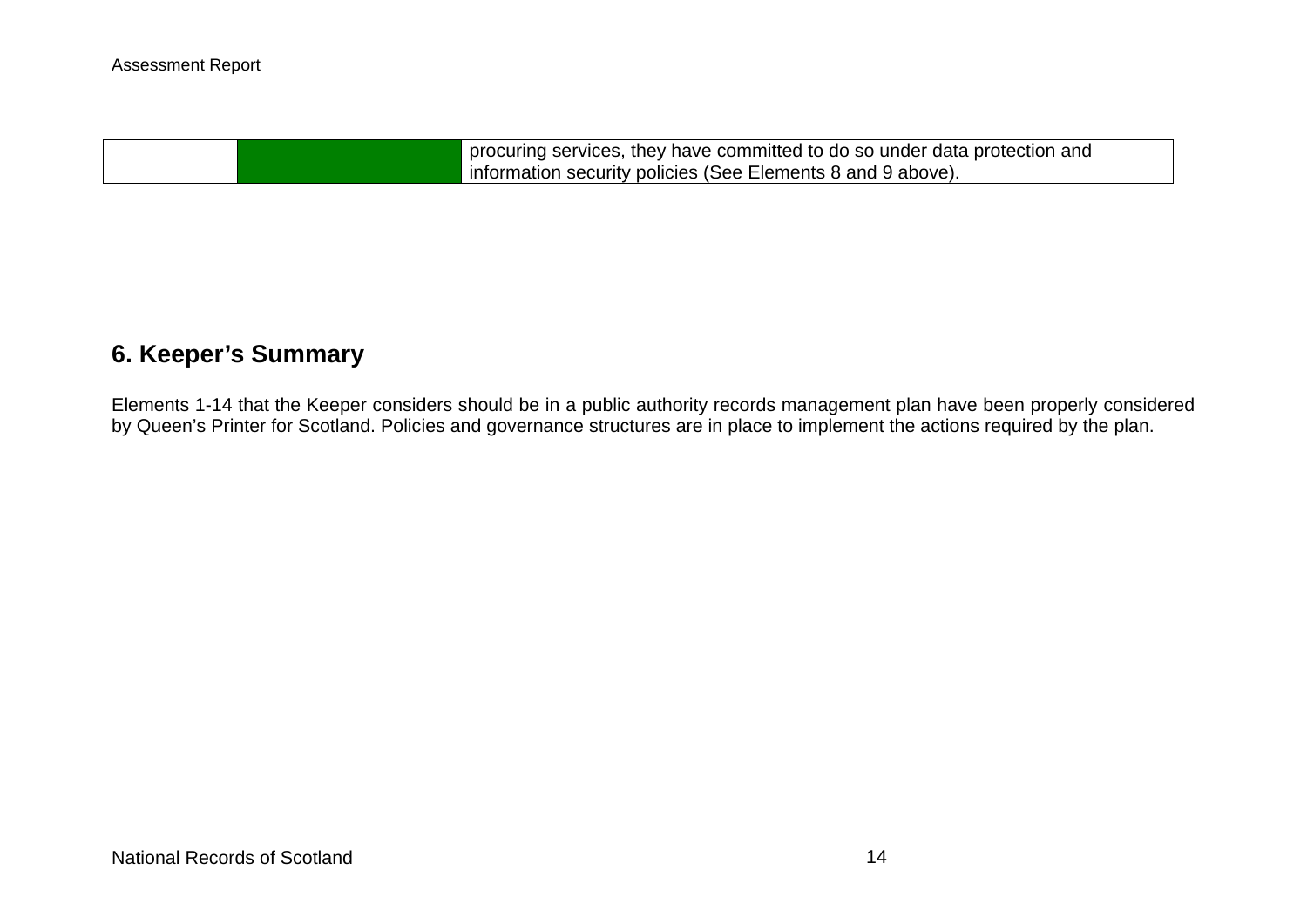## **7. Keeper's Determination**

Based on the assessment process detailed above, the Keeper agrees the RMP of the Queen's Printer for Scotland.

The Keeper recommends that the Queen's Printer for Scotland should publish its agreed RMP as an example of good practice within the authority and the sector.

This report follows the Keeper's assessment carried out by,

………..…………………………… …………………………………



Rhort Fathry m

**Pete Wadley Manual Public Records Officer Manual Public Records Officer Public Records Officer** Public Records Officer